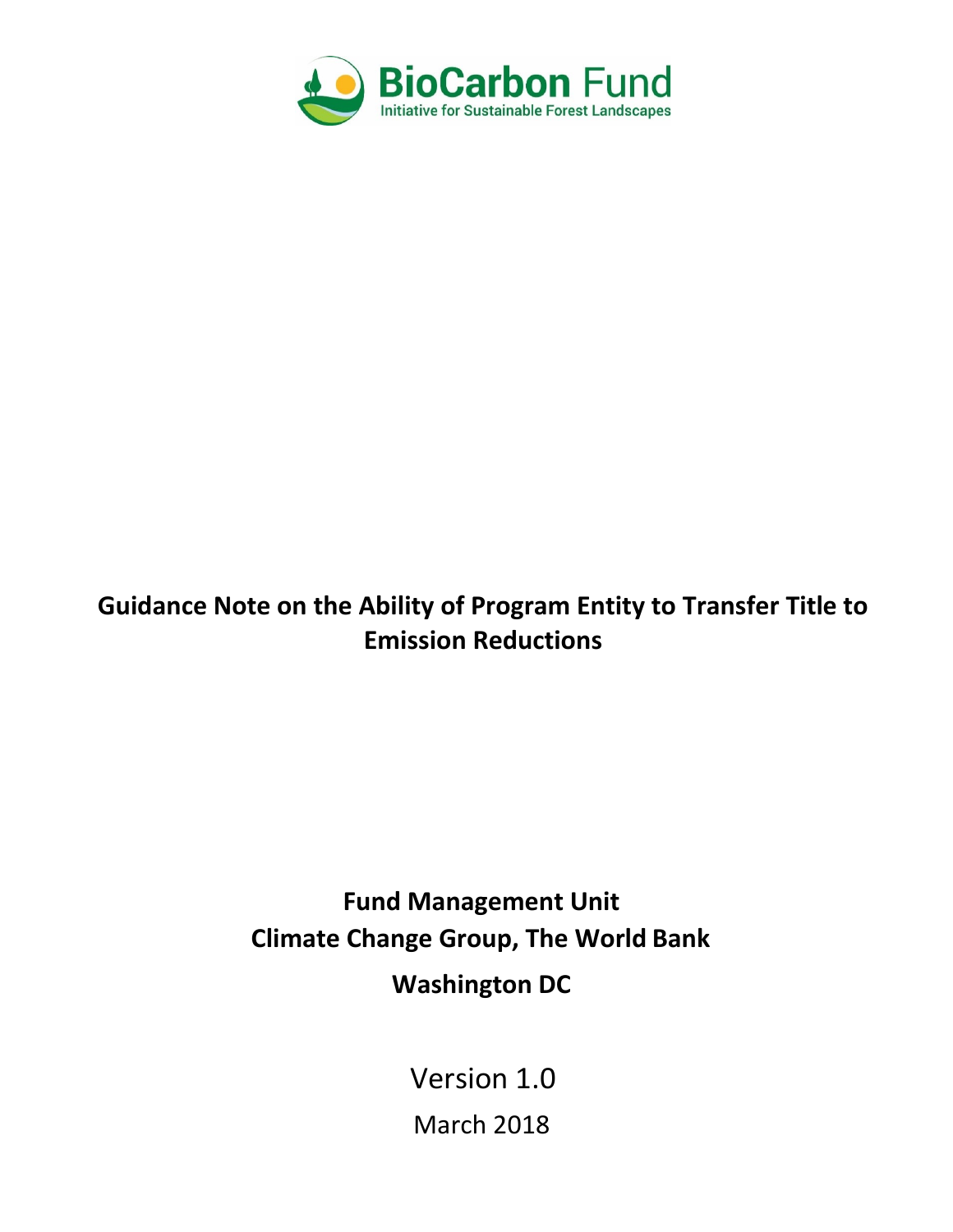# **Guidance Note on the Ability of Program Entity to Transfer Title to Emission Reductions BioCarbon Fund Initiative for Sustainable Forest Landscapes**

March 2018

### **I. Requirements on Program Entity's ability to transfer Title to ERs**

Tranche Three of the BioCarbon Fund (**BioCFT3**) of the Initiative for Sustainable Forest Landscapes (**ISFL**) requires a Program Entity to demonstrate its ability to transfer Title to Emission Reductions (**ERs**), in accordance with the ISFL ER Program Requirements (September 2017) (hereinafter "**Requirements**") and the ISFL ER Program Document (**ISFL ERPD**) template (August 2017). The term 'Title to ERs' means the full legal and beneficial title and exclusive right to ERs contracted for under any Emission Reductions Payment Agreement (**ERPA**) but excludes any rights to underlying land and territories. Specifically, Section 3.6.1 of the ISFL ERPD template requires that the Program Entity demonstrates its ability to transfer Title to ERs to the BioCFT3 and describe the associated risks that this ability is clear or uncontested. As part of this demonstration, the Program Entity is expected to include a discussion on the implications of the land and resource tenure assessment on its ability to transfer Title to ERs to the BioCFT3 (as required under Section 3.5.1 of the Requirements). If significant difficulties in the ability to transfer Title to ERs have been identified, the Program Entity is required to indicate what proportion of the ISFL ER Program Area might be affected and what measures will be taken to establish this ability.

The ERPA as well as its General Conditions (which still need to be finalized by the International Bank for Reconstruction and Development (**World Bank**), as trustee of BioCFT3 (**Trustee**)) will include covenants requiring the Program Entity to ensure its ability to transfer Title to ERs contracted for under such ERPAs and will provide remedies to the Trustee in case such ability cannot be ensured or is being contested.

#### **II. Evidence to demonstrate Program Entity's ability to transfer Title to ERs**

Section 3.6.1 of the ISFL ERPD template states that the ability to transfer Title to ERs may be demonstrated through various means, including reference to existing legal and regulatory frameworks, sub-arrangements with potential land and resource tenure rights-holders (including those holding legal and customary rights, as identified by the assessment described in Section 3.4.1 of the ISFL ERPD template), and benefit sharing arrangements under the Benefit Sharing Plan.

However, this list of options is neither exhaustive nor are these three options mutually exclusive. The Program Entity can demonstrate its ability to transfer Title to ERs through any combination of the three options or may even provide other evidence appropriate for the host country's specific legal context, acceptable to the Trustee. In any case, the Program Entity is encouraged to supplement the evidence submitted with relevant court decisions, legal opinion by legal experts who are familiar with the host country's regulatory system, agreements between the Program Entity and certain stakeholders, just to name a few. However, in accordance with Section 3.6.1 of the Requirements, it should be noted that the Program Entity must have prepared a Benefit Sharing Plan prior to signing the ERPA.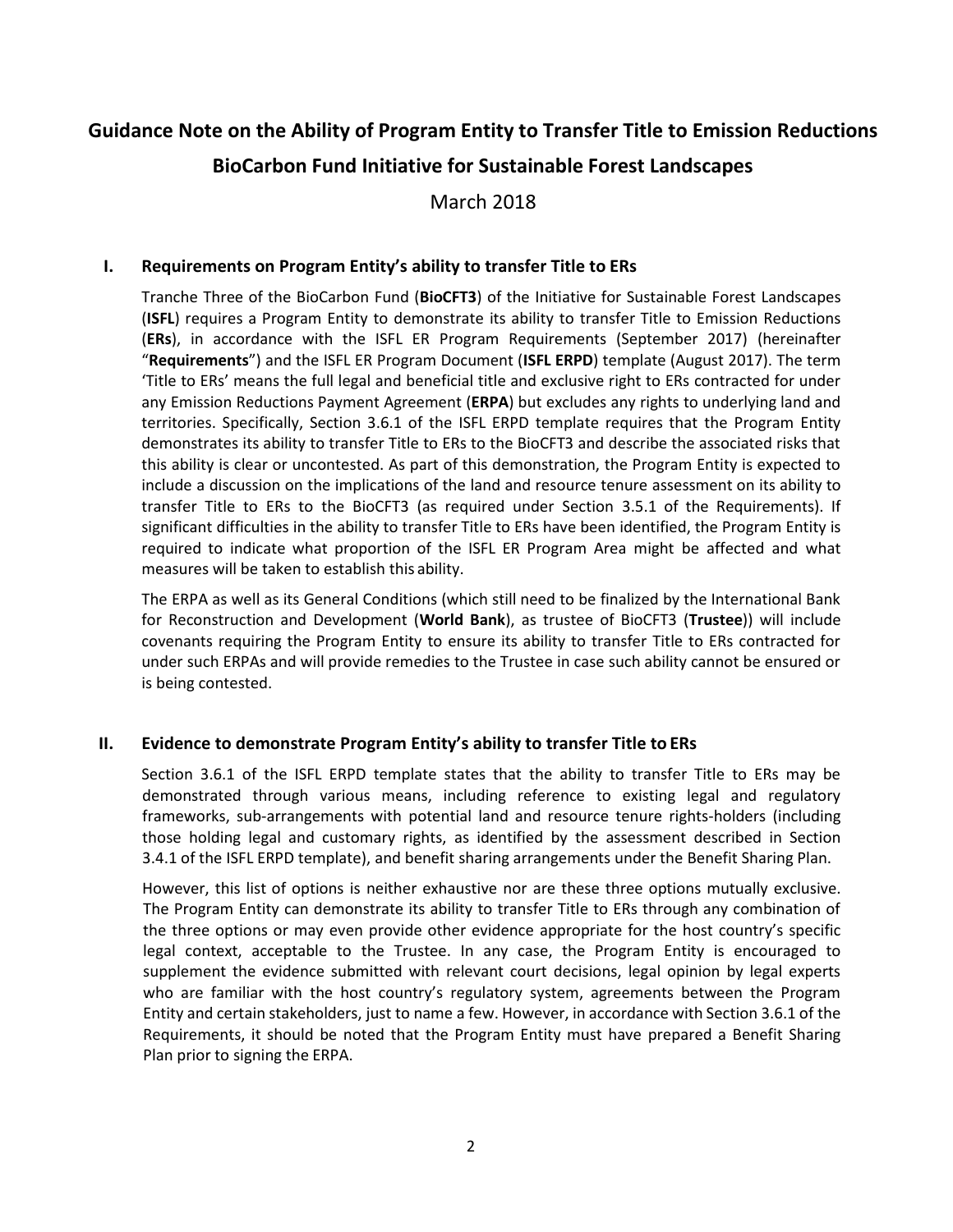Box 1 below provides a few guiding questions to consider under the three listed options. This list of guiding questions is not intended to be an exhaustive list, but an illustrative one to help the Program Entity identify the most relevant information needed to demonstrate its ability to transfer Title to ERs. Annex 1 provides more detailed guidance.

|                                                                                                | Box 1. Guiding Questions on how to Demonstrate Ability to Transfer Title to ERs                                                                                                                                                                                                                                                                                                                                                                                                                                                                               |
|------------------------------------------------------------------------------------------------|---------------------------------------------------------------------------------------------------------------------------------------------------------------------------------------------------------------------------------------------------------------------------------------------------------------------------------------------------------------------------------------------------------------------------------------------------------------------------------------------------------------------------------------------------------------|
| <b>Option 1: Reference to</b><br>existing legal and<br>regulatory frameworks                   | Does the host country have legal instrument(s) (e.g., statues,<br>regulations, decrees, administrative orders) that stipulate that the<br>Program Entity has (1) the Title to ERs, and/or (2) the authority to<br>transfer Title to ERs generated under the ER Program?                                                                                                                                                                                                                                                                                       |
|                                                                                                | Does the host country have legal instrument(s) (e.g., statutes,<br>regulations, decrees, administrative orders) that provide a basis for the                                                                                                                                                                                                                                                                                                                                                                                                                  |
|                                                                                                | land and resource tenure holders to claim interests in the Title to ERs?                                                                                                                                                                                                                                                                                                                                                                                                                                                                                      |
| Option 2: Sub-<br>arrangements with<br>potential land and<br>resource tenure rights<br>holders | Has the Program Entity entered into any sub-arrangements (e.g.,<br>contracts, agreements, payment for ecosystem services schemes) that<br>could be the basis for potential land and resource rights holders to claim<br>interests in the Title to ERs?                                                                                                                                                                                                                                                                                                        |
|                                                                                                | Have the potential land and resource tenure rights holders willingly,<br>expressly, and validly agreed, through the sub-arrangement(s), that the<br>Program Entity will be the only seller of the ERs, or that the Program                                                                                                                                                                                                                                                                                                                                    |
|                                                                                                | Entity may sell the ERs on their behalf?                                                                                                                                                                                                                                                                                                                                                                                                                                                                                                                      |
| <b>Option 3: Benefit sharing</b><br>arrangement                                                | Has the Program Entity prepared a Benefit Sharing Plan in accordance<br>with the Requirements?                                                                                                                                                                                                                                                                                                                                                                                                                                                                |
|                                                                                                | How has the design of the Benefit Sharing Plan incorporated<br>considerations on land and resource tenure rights (including legal and<br>customary rights of use, access, management, ownership, etc.), and<br>Title to ERs? Have potential land and resource tenure rights holders<br>been included in the list of beneficiaries under the Benefit Sharing Plan?<br>Does the Benefit Sharing Plan require beneficiaries to register with the<br>benefit sharing mechanisms in return for an authorization of the<br>Program Entity to transfer Title to ERs? |

## **III. The due diligence review by the World Bank**

The World Bank will carry out a due diligence review to assess if and to what extent the Program Entity has demonstrated its ability to transfer Title to ERs generated under the ER Program within the ISFL ER Program Area. The due diligence review will be based on a desk review of the evidence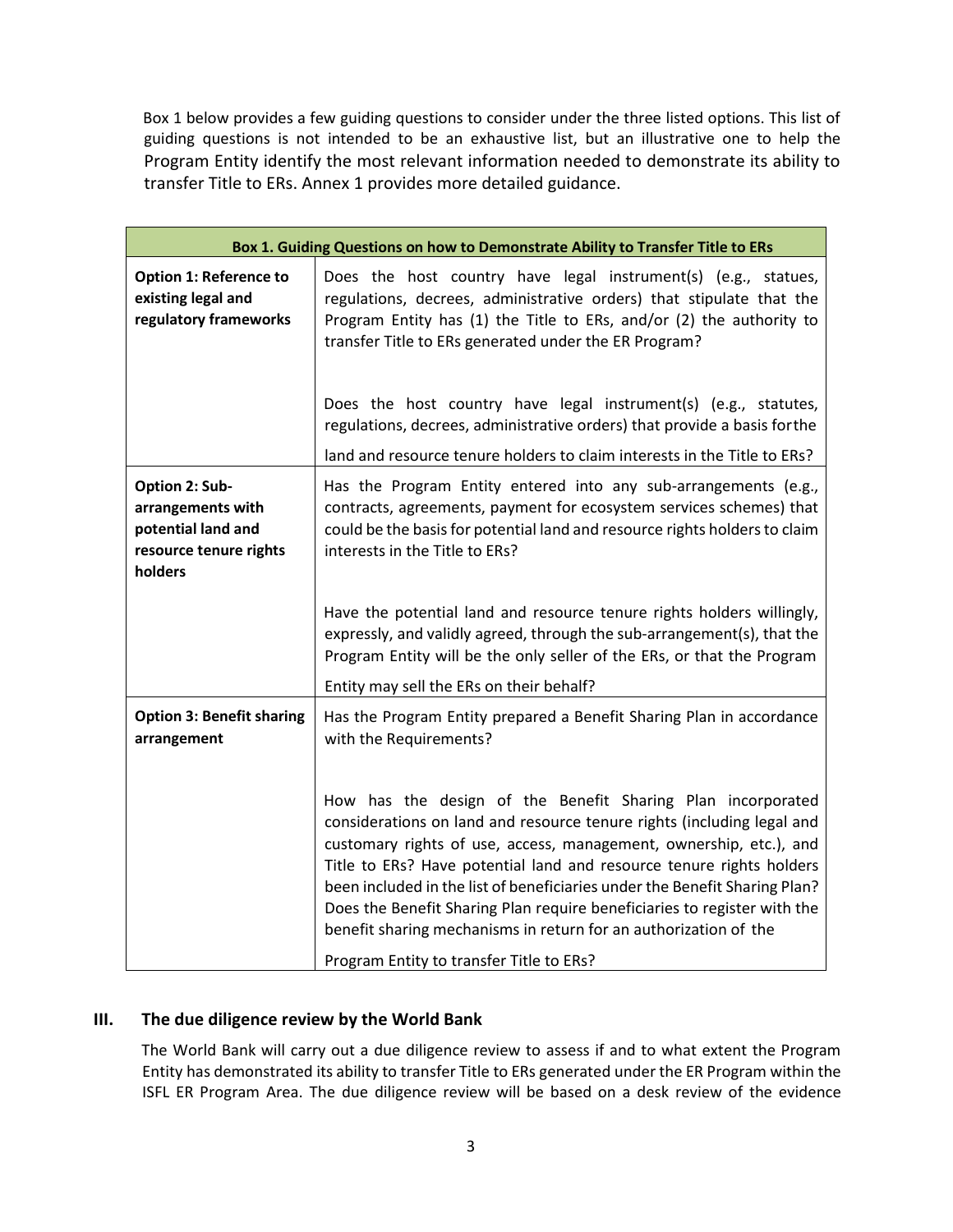submitted by the Program Entity on a *prima facie* basis<sup>1</sup>, assuming the evidence submitted is complete, accurate, and true. The World Bank will undertake this due diligence review at different stages of the ER Program, i.e., before ERPA signature, before ER Title transfer, and if the ER Title is contested, after ER Title transfer (Figure 1).



**Figure 1.** Key stages of an ISFL ER Program where the Program Entity needs to demonstrate its ability to transfer Title to ERs

 $1$  The term 'prima facie' means that the provided evidence will be assessed by the IBRD "at first sight" and be accepted as complete, accurate and true until proven otherwise.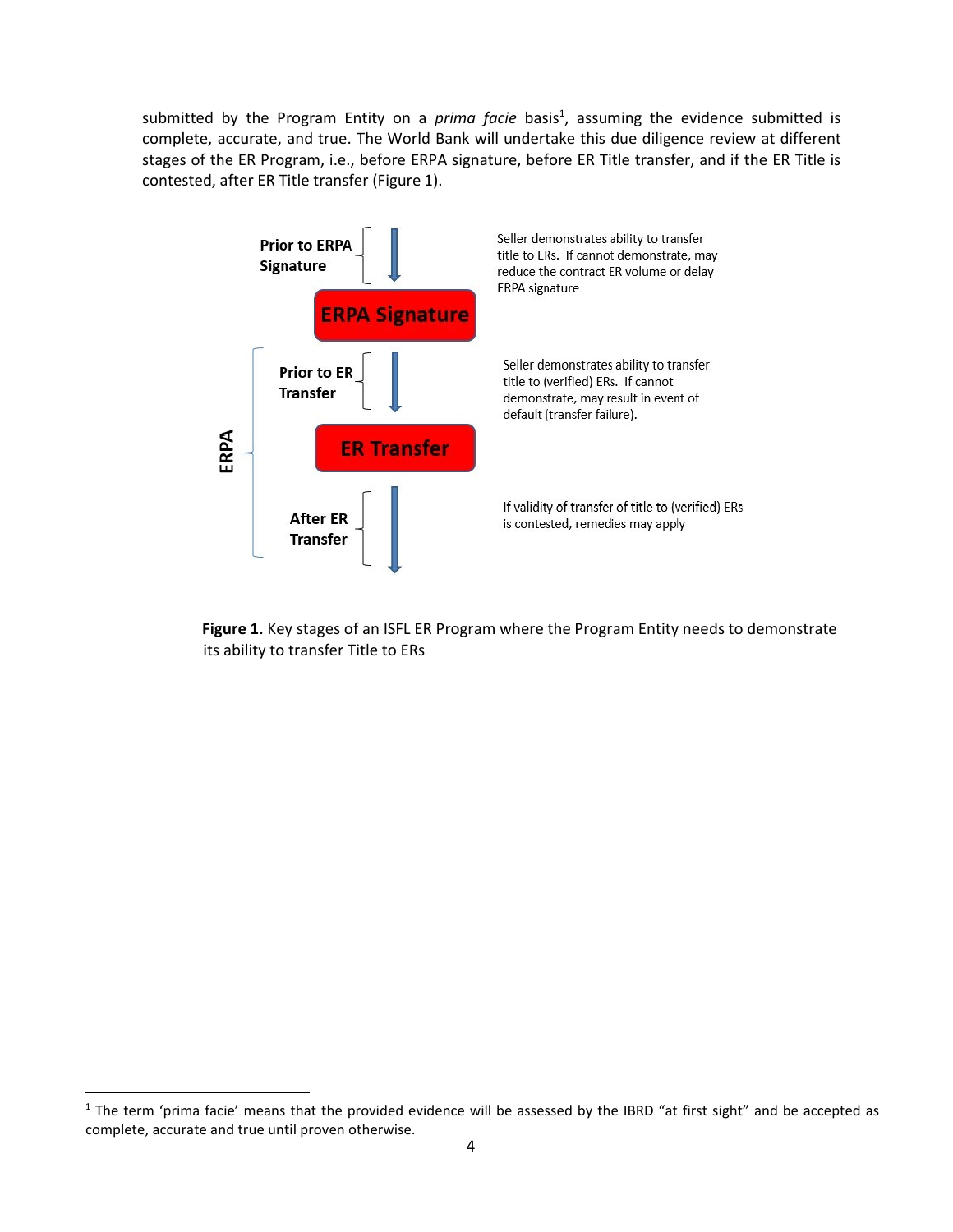# **Annex 1. Guidance on submission of evidence to demonstrate the Program Entity's ability to transfer Title to ERs**

#### *1.1.1 Option 1: Reference to existing legal and regulatory frameworks*

*Guiding Question:* Does the host country have legal instrument(s) (e.g., statutes, regulations, decrees, administrative orders) that stipulates that the Program Entity has(1) the Title to ERs, and/or (2) the authority to transfer Title to ERs generated under the ER Program?

*Guiding Question:* Does the host country have legal instrument(s) (e.g., statutes, regulations, decrees, administrative orders) that provide basis for the land and resource tenure holders to claim interests in the Title to ERs?

- Describe the type of legal instrument (e.g., statutes, regulations, decrees, administrative orders, court decisions) and its legal effect (e.g., To what extent is the legal instrument enforceable and legally binding and on what parties, or is it aspirational that requires further rule-making or promulgating guidelines to clarify the responsibilities of various parties? Does the scope of the legal instrument cover the ISFL ER Program Area?).
- Identify the entity responsible for implementing/enforcing the legal instrument.
- Provide an overview of how the legal instrument was drafted, reviewed, and adopted to confirm if the legislative or rule-making process was transparent, consultative, and respective of the interest of land and resource tenure holders including Indigenous Peoples (i.e. was the legal instrument passed with due process and consultations with such potential rightsholders?).
- Summarize the relevant provisions on issues such as the following:
	- The definition of Title to ERs: assess if it is defined (i) as a right that is separated from the land and resources tenure rights, (ii) as a right that is attached to the land and/or resource tenure rights, or (iii) as a right that is specific to the provision of certain ecosystem/environmental services.
	- The alienation of Title to ERs from the tenure rights to the underlying land and resources: assess whether the Title to ERs can be transferred without altering the tenure rights to the land and resources, and what is the legal/administrative process for such transfer (e.g., certification requirements, contractual requirements related to payment for ecosystem services, licenses, concessions).
- Assess if there are any ambiguities, uncertainties, or apparent contradictions in the legal framework that might affect the ER Program (e.g., does the legal instrument cover all the ISFL ER Program Area/relevant stakeholders). If so, propose a roadmap and a timeline of actions under the ISFL ER Program to manage the potential risks due to such ambiguities, uncertainties, or apparent contradictions in terms of the program design and implementation support.
- In the absence of explicit legislative treatment:
	- Assess whether any legal instrument (e.g., statutes, regulations, decrees, administrative orders, court decisions) provides sufficient basis for determining the existence, ownership, and transferability of carbon rights (e.g., whether there is a legal basis to conclude that the ownership of carbon is vested in the owners of the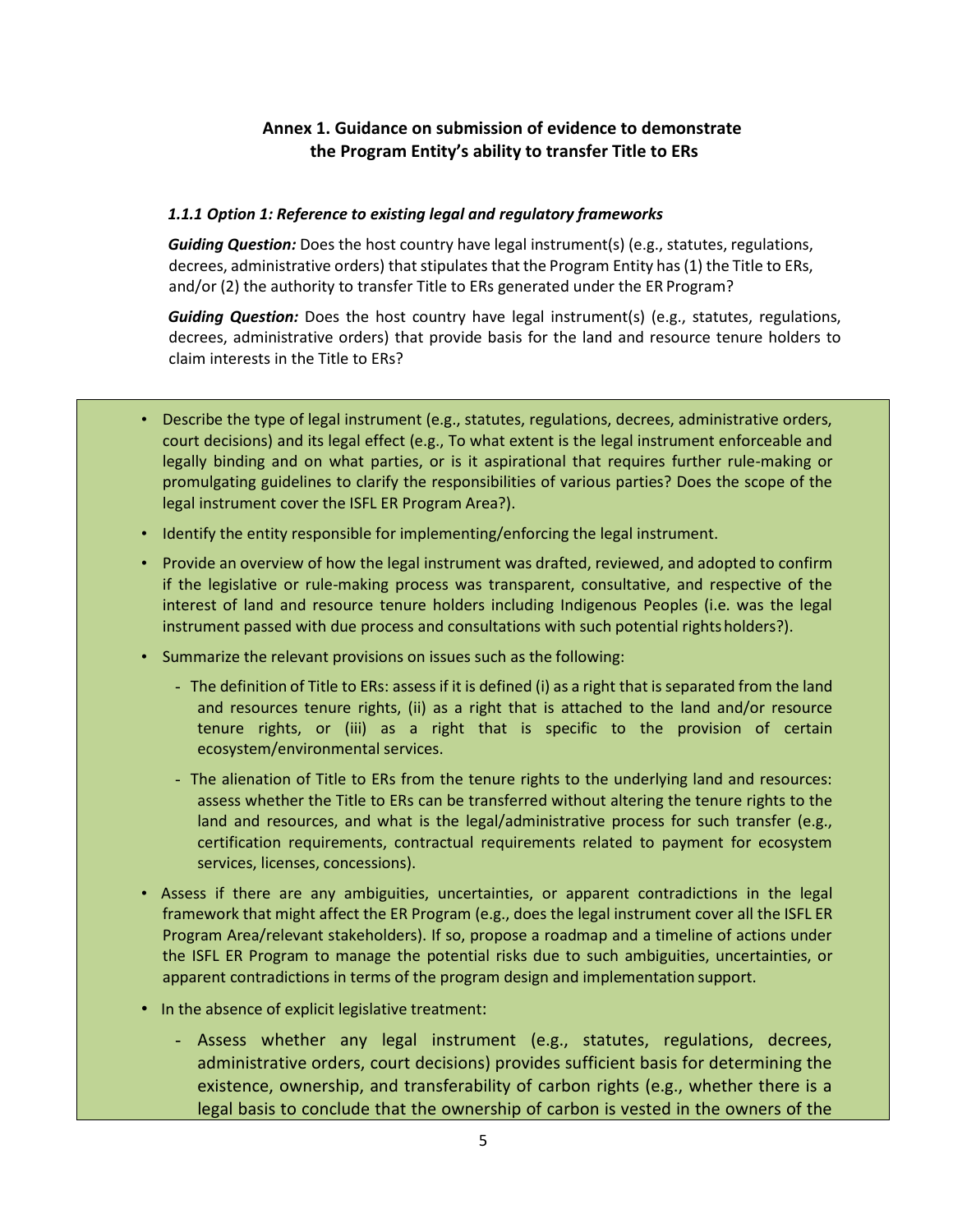land or owners of the resources on land, and that the carbon ownership can be transferred to others who are not land or resource owners).

- Discuss whether the government owns the land and assets needed for carrying out the ER activities, or has a right under a sub-arrangement to occupy the land and/or use the resources on that land for carrying out the ER activities, or can cause the land and resources tenure holders to carry out ER activities through the sub-arrangement, additional agreements or administrative actions.
- Whether the national law (e.g., contract law, property law) will uphold some form of agreement between the Program Entity and the land and resources tenure holders whereby the two agree that the Program Entity will be the only seller of the ERs or that the Program Entity may sell the ERs on behalf of the land and tenure rights holders.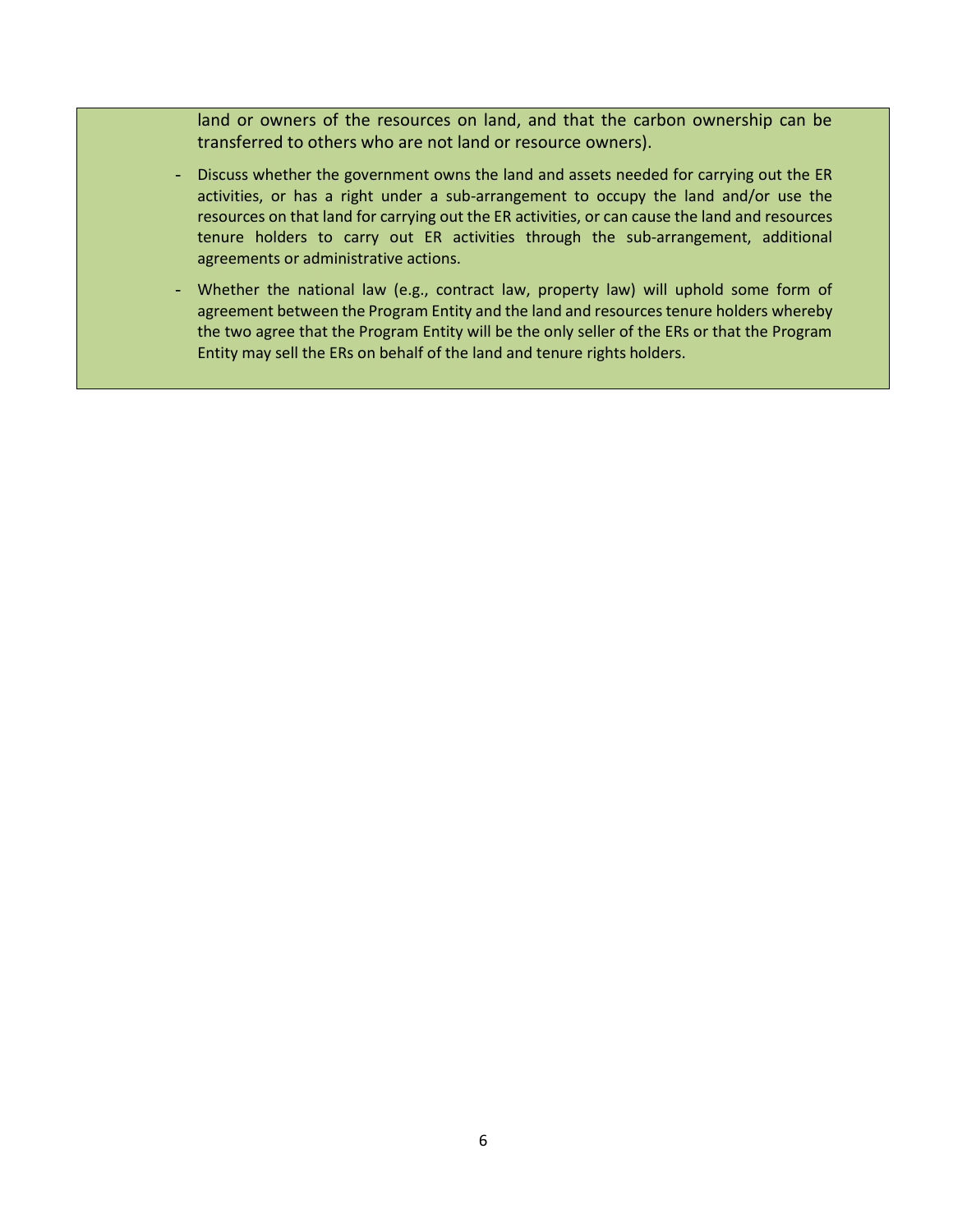## *1.1.2 Option 2: Reference to sub-arrangements with potential land and resource tenure rights holders*

*Guiding Question:* Has the Program Entity entered into any sub-arrangements (e.g., contracts, agreements, payment for ecosystem services schemes) that could be the basis for potential land and resource rights holders to claim interests in the Title to ERs?

*Guiding Question:* Have the potential land and resource tenure rights holders, through the subarrangement(s), willingly, expressly, and validly agreed that the Program Entity will be the only seller of the ERs, or that the Program Entity may sell the ERs on their behalf?

- Describe the structure, requirements, enforcement, and duration of the sub-arrangement (i.e. whether the sub-arrangement is a contract, payment for ecosystem services scheme, or some other agreements? Who are the parties involved, roles and responsibilities, enforceability, etc.)?
- Describe the legal basis for the sub-arrangement (i.e., Is the sub-arrangement established under a specific statute of the host country, a commercial contract, or some other types of sub- arrangement?)
- Assess whether the sub-arrangement was entered into through a transparent and consultative process (i.e., Were the relevant rights holders properly identified and consulted with prior to entering into such sub-arrangements?).
- Describe how the sub-arrangement affects the ownership and transfer of the Title to ERs.
- If the Title to ERs is attached to the land and resources tenure rights, demonstrate that the land and resource tenure rights holders have willingly, expressly, and validly agreed that the Program Entity will be the only seller of the ERs or that the Program Entity may sell the ERs on behalf of the land and tenure rights holders.
- Discuss whether the government has a right under such sub-arrangement to occupy the land and/or use the resources on that land for carrying out the ER activities, or can cause the land and resources tenure holders to carry out ER activities through the sub- arrangement, additional agreements or administrative actions.
- Discuss how disputes related to the sub-arrangement will be addressed.
- Assess if there are any ambiguities and uncertainties in the sub-arrangement that might affect the ISFL ER Program. If so, propose a roadmap and a timeline of actions under the ER Program to manage the potential risks due to such ambiguities and uncertainties in terms of the program design and implementation support.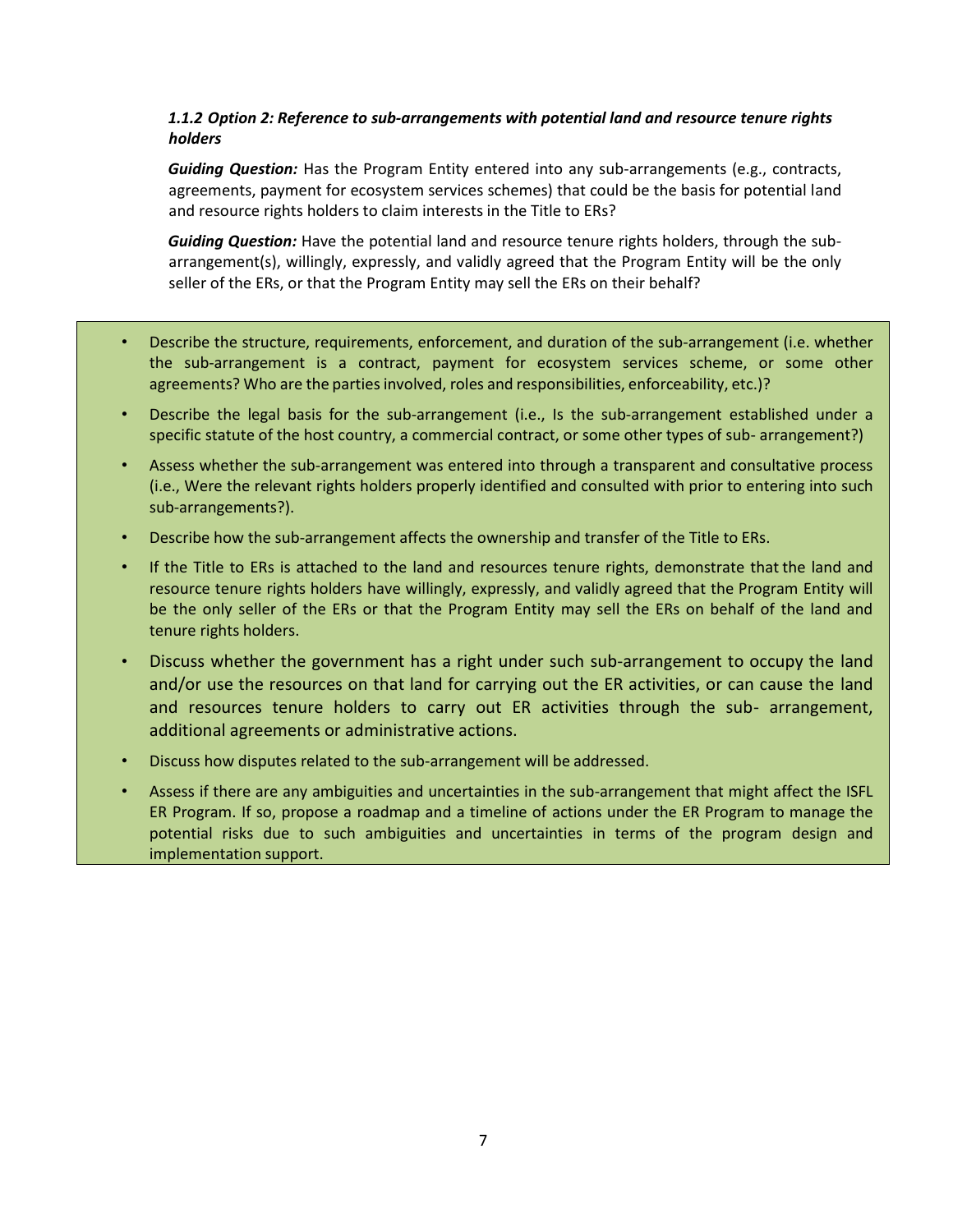#### *1.1.3 Option 3: Reference to the Benefit Sharing Plan*

*Guiding Question:* Has the Program Entity prepared a Benefit Sharing Plan in accordance with the Requirements?

*Guiding Questions:* How has the design of the Benefit Sharing Plan incorporated considerations on land and resource tenure rights (including legal and customary rights of use, access, management, ownership, etc.), and Title to ERs? Have potential land and resource tenure rights holders been included in the list of beneficiaries under the Benefit Sharing Plan? Does the Benefit Sharing Plan require beneficiaries to register with the benefit sharing mechanisms in return for an authorization of the Program Entity to transfer Title to ERs?

- Explain how the benefit sharing arrangement in the Benefit Sharing Plan improves the Program Entity's ability to transfer Title to ERs:
	- **-** Explain if/how far potential land and resource tenure rights holders or owners of Title to ERs have been included in the list of beneficiaries under the Benefit Sharing Plan?
	- **-** If beneficiaries are deemed to have land and resource tenure rights/Title to ERs, how does their participation in the Benefit Sharing Plan help the Program Entity to transfer Title to ERs? Does the Benefit Sharing Plan, for example, require such beneficiaries to register with the benefit sharing mechanism in return for the authorization of the Program Entity to transfer Title to ERs?
	- **-** If beneficiaries are deemed to have potential land and resource tenure rights, but not Title to ERs (e.g. a statute vests Title to ERs to the State regardless of who holds the land and resource tenure rights), describe whether such potential land and resource tenure rights holders are still eligible to receive benefits under the Benefit Sharing Plan.
	- **-** Describe how the benefit sharing arrangement has considered the land and resource tenure rights, especially in cases where the Title to ERs derives from land or resource ownership and such ownership may be overlaid with customary use rights.
- Explain how the identification of the eligible categories of beneficiaries under the ISFL ER Program and the design of the Benefit Sharing Plan was done in a consultative, transparent, and participatory manner that is appropriate to the country context so that any negative impacts to the underlying land and resources rights of such relevant stakeholders are avoided or minimized.
- If the ownership of ERs is not provided for in the country's legal system or sub-arrangements, explain how the benefit sharing arrangement has provided additional clarity on the Program Entity's ability to transfer Title to ERs under the ISFL ER Program.
- Explain if the relevant feedback and grievance redress mechanism for the ISFL ER Program is available to address grievances and disputes related to the benefit sharing arrangement.